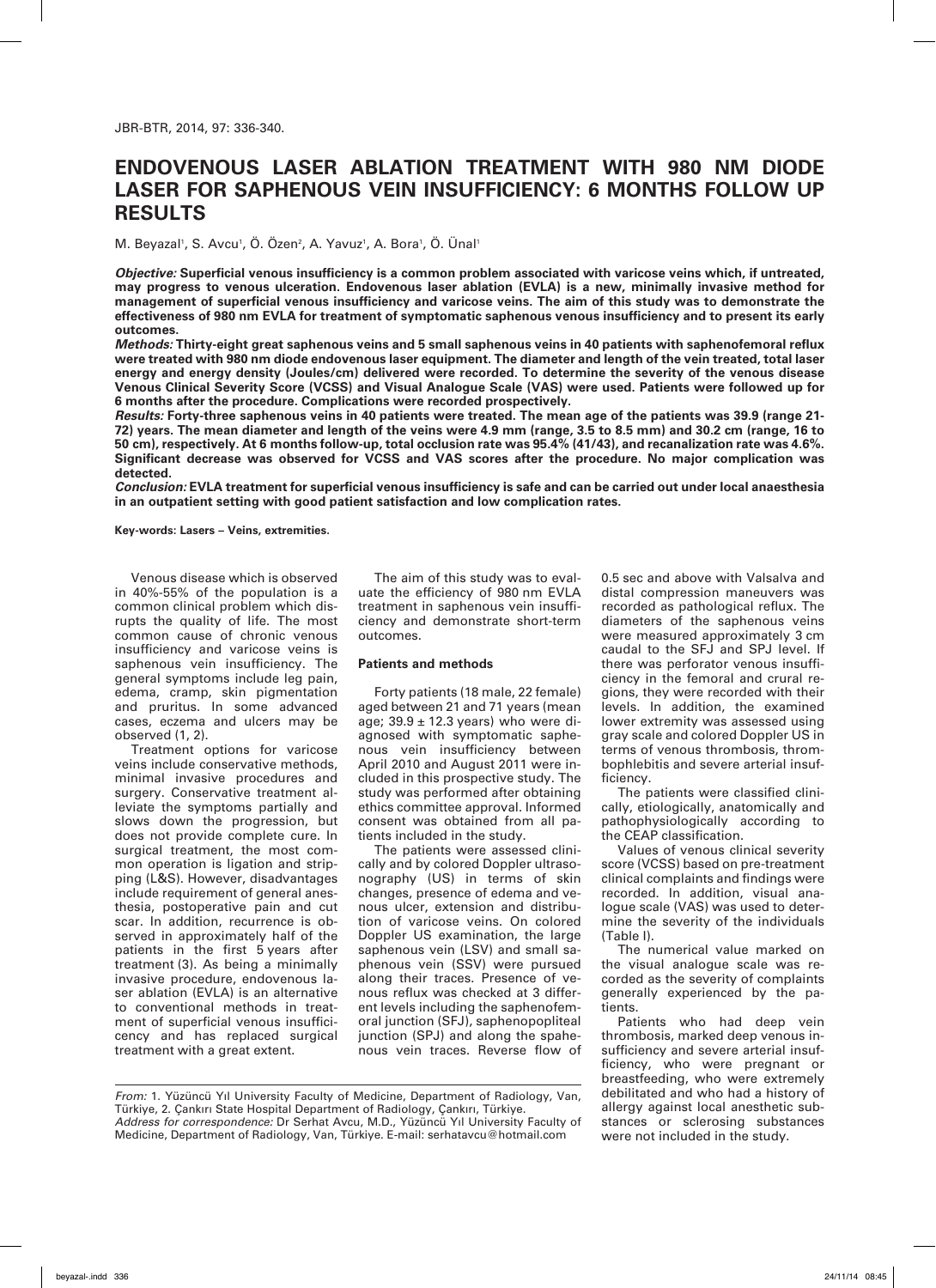

*Fig. 1.*  $-$  Entrance into the saphenous vein percutaneously with a 21 G needle (A), placement of the 5F catheter over the guidewire into the lumen of the saphenous vein and advancement until approximately 2 cm away from the SFJ (B, C).

| Table I. – VAS scoring. |           |   |            |              |               |  |  |    |
|-------------------------|-----------|---|------------|--------------|---------------|--|--|----|
| VAS:                    |           | 3 | 4          | $\mathbf{b}$ | 6             |  |  | 10 |
|                         | (No pain) |   | (moderate) |              | (very severe) |  |  |    |

*Endovenous laser ablation technique* 

Diode laser source (Intermedic, Endolazer, Spain) with 980 mm wavelength and a maximum power of 15 W was used for EVLA procedure.

The patients were prepared by sterilizing the legs, soles and inguinal regions. Under local anesthesia, the saphenous vein where reflux was found was entered distally using a 21 G needle under ultrasonographic guidance. A 0.018 inch guidewire was sent through the needle and the needle was removed. The catheter system which is composed of two parts (sheath and dilatator) was sent over the guidewire and the dilatator inside was removed together with the wire. With the assistance of the sheath which stayed in the vascular lumen, a 0.035 inch J-tip guidewire was advanced along the saphenous vein. A 5 F 70 cm-marked catheter was placed 2 cm distal to the SFJ/ SPJ over the quidewire (Fig. 1).

Tumescent local anesthesia was prepared as a mixture of 500 cc physiologic serum (+4 C°), 10 ml 10% lidocaine, 20 ml 8.4% sodium bicarbonate and 0.5 mg adrenaline. It was injected under US guidance using a 21G micropuncture needle such as to cover the surrounding of the venous segment on which the procedure would be performed 360 degrees (Fig. 2). After the tumescent local anesthesia was performed optimally, the guidewire was removed, the laser fiber bound to a laser source was advanced inside the catheter and the naked tip of the laser fiber was placed 2 cm distal to the SFJ/SPJ under US guidance.

Laser energy was applied as 12 J in each shot with a pulse mode of 1 sec intervals in proportion with the vascular diameter more intensely in the areas close to the SFJ/SPJ by adjusting the laser parameters. Lower energy amounts were preferred in the superficial segments to prevent skin burns. The length of the saphenous vein which would be treated was calculated on the 5F 70 cmmarked catheter and recorded. At the end of the procedure, the total laser energy applied and showed on the laser source was recorded. The laser energy applied in each centimeter (J/cm) was calculated by dividing the total laser energy to the length of the saphenous vein treated.

After EVLA procedure, foam sclerotherapy was applied directed to the superficial varicose veins using 1-3% polidocanol as the sclerosing agent. Dilution of the sclerosing agent with air was provided with proportions of 1:2, 1:3 or 1:4 according to the diameter and extension of the varicose veins using a three-way tap and two injectors. After the foam was produced it was applied percutaneously into the varices. The distribution of the sclerosing agent which was transformed to foam was monitored by US and its distribution in

the varicose vein segments was provided with the assistance of a probe, when necessary. After the procedure a tight bandage was applied to the extremity to be kept for 5-6 days and the patients were mobilized. The patients were made to walk for 30 minutes without stopping and they were monitored for 2 hours following the procedure. Analgesic drugs were prescribed to be used for one week. The patients were encouraged to wear Class 2 support socks for one month.

The patients were followed up clinically and by Doppler US in the 1st and 2nd week and 1st month and 6th month. Occlusion and recanalization of the saphenous veins and the status of the varicose veins were evaluated. Complications were investigated. At the six-month followup visit, vessel diameter measurements, VCSS evaluation and VAS scoring were repeated.

## *Statistical analysis*

The descriptive statistics for the groups in terms of the properties emphasized were expressed as mean, standard deviation, minimum and maximum values. Student's-t test was used to examine if there was a difference between the groups before and after treatment in terms of these properties. The statistical significance level was considered as 5% and calculated. The analyses were done using SPSS version 13.0 package programme.

#### **Results**

EVLA procedure was applied only to the LSV in 37 extremities, only to the SSV in 4 extremities and both to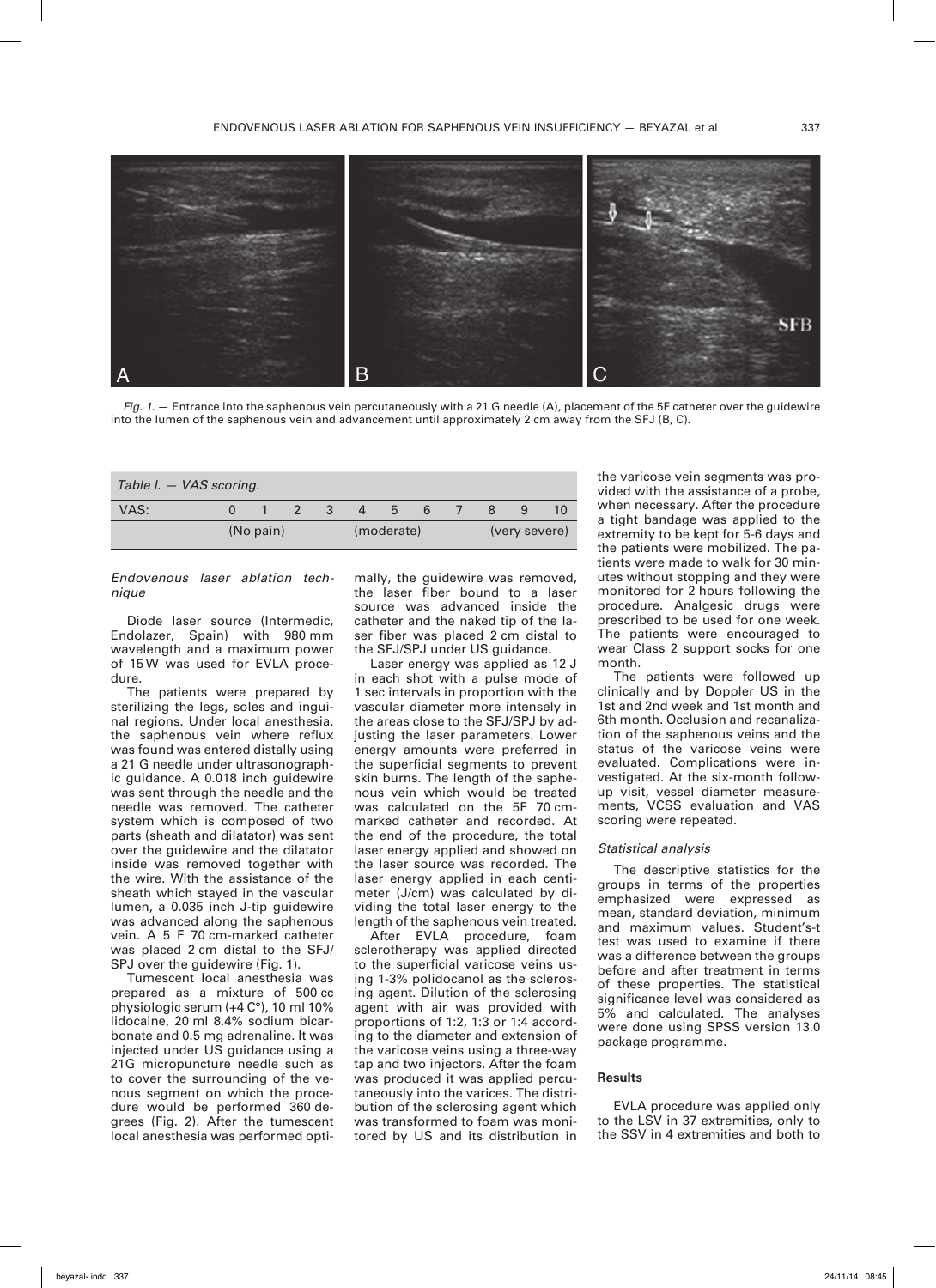

*Fig. 2.* — On longitudinal (A, B) and transverse (C) US images, tumescent local anesthesia can be observed around the saphenous vein.



*Fig. 3.* — Appearance of the LSV before EVLA (A), after EVLA (B) and 6 months after treatment (C)

the LSV and SSV in one extremity in a total of 43 saphenous veins in 42 lower extremities. In two patients, bilateral LSVs were treated. Simultaneously with EVLA treatment, foam sclerotherapy was applied with 1-3% polidocanol directed to the superficial varicose veins in 33 (78.7%) of 42 extremities.

On colored doppler US examination before the procedure, insufficiency was present at the level of the SFJ along the trace of the LSV in 35 extremities and at the level of the SPJ along the trace of the SSV in 5 extremities. In 3 extremities, insufficiency was found in the Hunter's perforator vein and in the LSV distal to this level.

CEAP clinical scores of the patients in whom treatment was applied were as follows: C2 in four extremities (95%), C3 in 12 extremities (28.5%) and C4 in 26 extremities (62%). In all 42 extremities, the etiology was primary and the pathophysiology was related with reflux. Superficial venous insufficiency was found in 39 extremities (92.8%) and both superficial and perforating vein insufficiencies were found in 3 extremities (7.2%).

The diameters of the saphenous veins ranged between 3,5 mm and 8,5 mm (mean  $4.9 \pm 0.8$ ). The lenghts of the saphenous veins ranged between 16 cm and 50 cm (mean  $30.2 \pm 7.6$ ).

Laser energy ranging totally between 950 joule and 3940 joule (mean  $2545 \pm 669.6$  J) and between 59.3 and 97.1 joule/cm was applied in the saphenous veins treated.

Varying degrees of tenderness and ecchymosis were observed in 34 extremities (81%) at the one-week follow-up visit. Ecchymosis and tenderness were not observed in the follow-up visit at the second week.

In one extremity (2.3%), superficial thrombophlebitis which required treatment was observed in the varicose veins in the first week. The patient was treated with appropriate medications. Vayring degrees of increased pigmentation was observed

at the six-month follow-up visit in 7 (21%) of 33 patients in whom foam sclerotherapy was applied in the superficial veins.

No major complications including skin burns or deep vein thrombosis were found in the patients in whom the procedure was applied.

Recanalization was observed in 2 (4.6%) of the saphenous veins (in the LSV). Complete occlusion was observed in 41 (95.4%) of 43 saphenous veins treated (Fig. 3).

After EVLA procedure, the diameters of the saphenous veins ranged between 1.4 and 3.2 mm at the sixmonth follow-up visit (mean 2.2 ± 0.4 mm). When the vein diameters measured before the procedure and 6 months after the procedure were compared, the decrease in the diameters after treatment was found to be statistically significant (p < 0.05).

While the VAS score of the patients was  $6.95 \pm 1.2$  before the procedure, it was found to be  $1.60 \pm 1.0$ 6 months after the procedure. The decrease in the VAS score 6 months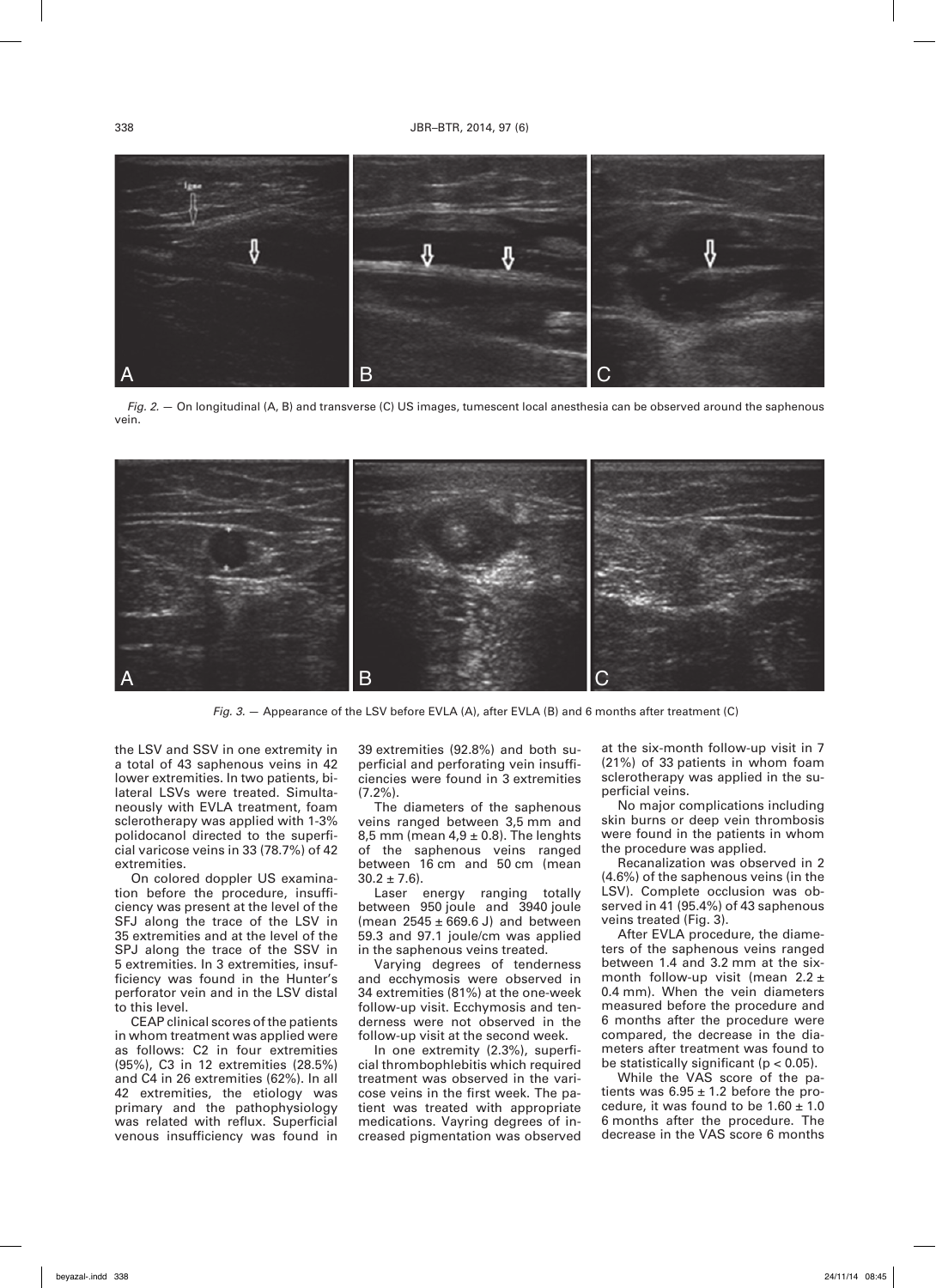| rable in — Descriptive statistics according to student s-t test and companson results. |                             |                              |                              |                               |  |  |  |  |  |
|----------------------------------------------------------------------------------------|-----------------------------|------------------------------|------------------------------|-------------------------------|--|--|--|--|--|
|                                                                                        | Pre-treatment<br><b>VAS</b> | Post-treatment<br><b>VAS</b> | Pre-treatment<br><b>VCSS</b> | Post-treatment<br><b>VCSS</b> |  |  |  |  |  |
| Number                                                                                 | 42                          | 42                           | 42                           | 42                            |  |  |  |  |  |
| Mean value                                                                             | 6,95                        | 1,60                         | 6,98                         | 1,0                           |  |  |  |  |  |
| Maximum                                                                                | 9                           | 3                            | 10                           | 3                             |  |  |  |  |  |
| <b>Minimum</b>                                                                         | 4                           | $\mathbf{0}$                 | 3                            | $\Omega$                      |  |  |  |  |  |
| Standard deviation                                                                     | 1,2                         | 1,0                          | 1,7                          | 0,9                           |  |  |  |  |  |
| Ρ.                                                                                     | 0.003                       |                              | 0,001                        |                               |  |  |  |  |  |

*Table II. — Descriptive statistics according to student's-t test and comparison results.* 

after the procedure compared to the value before the procedure was statistically significant (p < 0.05).

While the VCSS value of the patients was  $6.98 \pm 1.7$  before the procedure, it was found to be  $1.0 \pm 0.9$ 6 months after the procedure. The decrease in the VCSS value 6 months after the procedure compared to the value before the procedure was statistically significant (p < 0.05, Table II).

No statistically significant difference was found between the patients in whom foam sclerotherapy was performed and not performed following EVLA therapy in terms of the reduction in VAS and VCSS values.

### **Discussion**

Chronic venous insufficiency is an important clinical condition which may affect the quality of life of individuals. It gains importance with its high prevalence, marked workforce loss and its effects on the quality of life of the patient (1, 2).

Most of the venous problems in the lower extremities originate from the LSV and SSV. Insufficiency in the valves of the saphenous vein, weakness in the walls of the veins and arterovenous fistulas are among the most important causes of varices (4).

In treatment of venous insufficiency, the classical method is surgical. The most commonly performed operation in this area is the L&S operation which is used in eliminating LSV insufficiency. In this operation, the LSV is ligated at the level of the SFJ and the part of the LSV above the knee is removed. Thus, the vessel which leads to venous insufficiceny and varices is eliminated. However, the L&S operation is performed under general anesthesia and the time to go back to normal life after the operation is long (5, 6).

The current developments in treatment of varicose veins using minimally invasive interventions include radiofrequency ablation, EVLA

and foam sclerotherapy under US guidance (3). Laser therapy for treatment of varicose veins was defined in 1985 for the first time (7). EVLA has ''Food and Drug Administration'' approval since 2002 and it has been used gradually widely as its efficiency became prominent (8). The most important advantages of this method include performance under local anesthesia, absence of pain, absence of wound or scar and mobilization of the patient immediately after the procedure (9, 10).

The EVLA method can be applied in approximately 70% of the patients with complaints of varice. The success rate of the intervention is above 90%. Obesity, low energy distribution per cm vein, larger saphenous vein diameter and higher central venous pressures in deep veins are related with higher failure rates (11- 13). In our study, the early success rate at the six-month follow-up visit was found to be 95.4% which was compatible with the literature.

Minor complications of EVLA therapy include pain, paresthesia, superficial thrombophlebitis, hematoma and skin pigmentation. Major complications include deep vein thrombosis, peripheral nerve injury and pulmonary embolus (1, 3). In a series, 3 thrombosis cases extending inside the femoral vein and carrying a possibility of pulmonary embolus were found. It was reported that a case of septic thrombophlebitis which developed following EVLA therapy resulted in phlegmon which required surgical drainage and antibiotic treatment (14). Deep vein thrombosis prophylaxis may be considered above the age of 50 years (15). In a serial study performed by Ravi et al (16), pulmonary embolus was observed in an obese patient after EVLA treatment on the 4th day. Transient cutaneous numbness may occur as a result of injury of the saphenous or sural nerve (17). Nerve injury may originate directly from increased perivenous heat or

thrombosis in the vaso nervosum. EVLA treatment of the small saphenous vein may be related with a higher rate of nerve injury because of adjacency to the sural nerve (18). In our study, varying degrees of tenderness and ecchymosis were observed in 34 (81%) extremities at the one-week follow-up vizit. No ecchymosis or tenderness was observed at the two-week follow-up visit. Superficial thrombophlebitis was observed in the varicose veins in the 1st week in one extremity (2.3%). Treatment was provided with appropriate medication. Major complications including skin burn and deep vein thrombosis were not observed.

In a study performed by Desmyttere et al (19) in which 500 patients (436 women, 64 men) were included, treatment with 511 LSV 980 nm EVLA was applied and occlusion with a rate of 98% was obtained immediately after the intervention. At the four-year follow-up visit, this rate was found to be 97.1%. At the one-week follow-up visit, moderate pain was observed with a rate of 9.3%. In the one-year followup visit, the LSV was completely eliminated or reported as a minimal fibrous cord. No major complication was observed. Ecchymosis was observed in 60% of the patients and transient paresthesia was observed in 7% of the patients.

Sharif et al (20) reported a success rate of 85.5% for EVLA treatment which they performed in 145 extremities of 136 patients who had LSV insufficiency. At the threemonth follow-up visit, complete occlusion was found with a rate of 89.7% and partial occlusion was found with a rate of 7.7%. At the 12-month follow-up visit, complete occlusion was observed with a rate of 76% and partial occlusion was found with a rate of 18%. At the oneyear follow-up visit, residual or recurrent varices were found in 31% of the patients. Only 5% of these required further treatment. Among